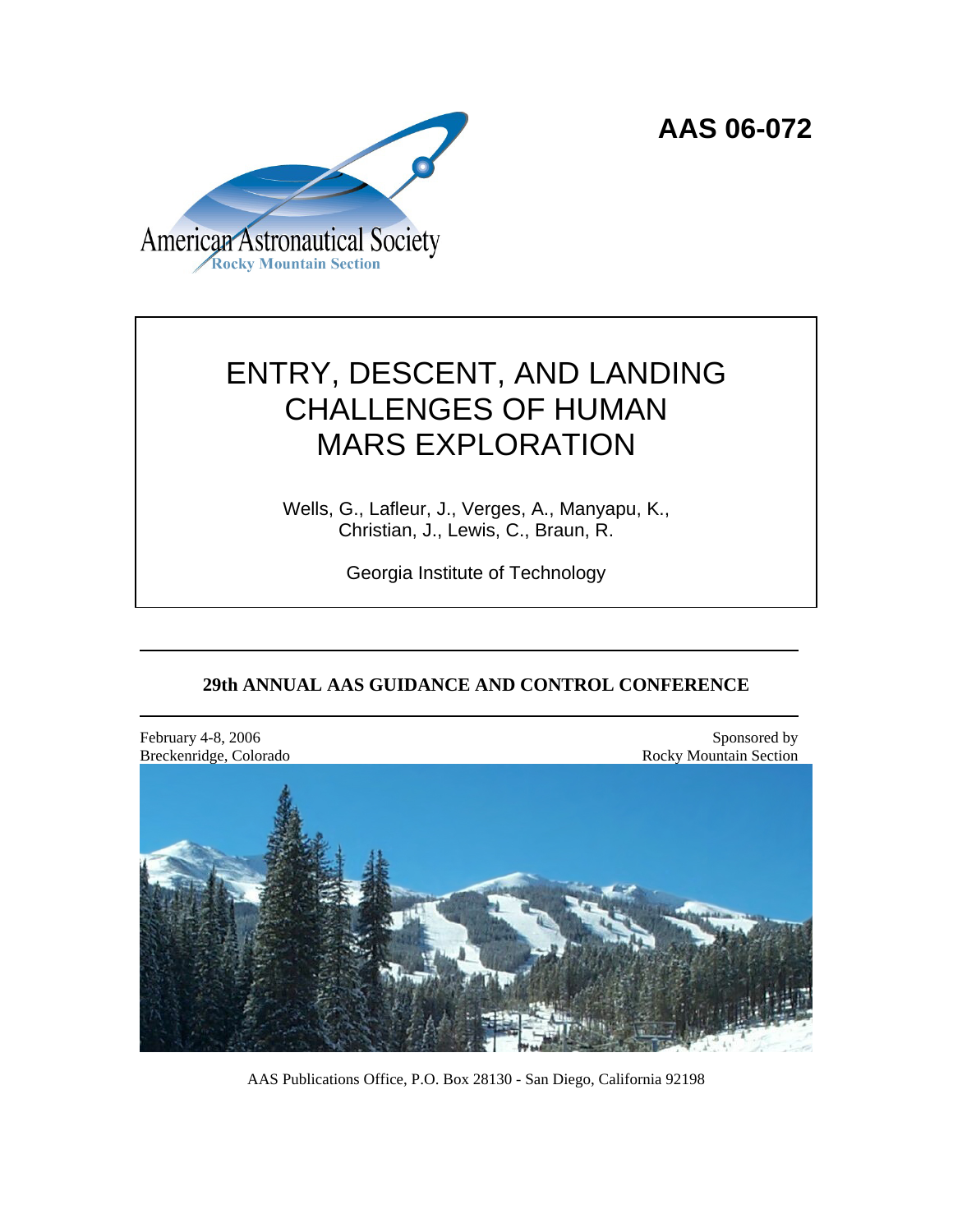# **ENTRY, DESCENT, AND LANDING CHALLENGES OF HUMAN MARS EXPLORATION**

# **Wells, G.\* , Lafleur, J.† , Verges, A.‡ , Manyapu, K.§ , Christian, J.\*\*, Lewis, C.††, Braun, R.‡‡,**

Near-term capabilities for robotic spacecraft include a target of landing 1 - 2 metric ton payloads with a precision of about 10 kilometers, at moderate altitude landing sites (as high as  $+2$  km MOLA). While challenging, these capabilities are modest in comparison to the requirements for landing human crews on Mars. Human Mars exploration studies imply the capability to safely land 40 - 80 metric ton payloads with a precision of tens of meters, possibly at even higher altitudes. New entry, descent and landing challenges imposed by the large mass requirements of human Mars exploration include: (1) the potential need for aerocapture prior to entry, descent and landing and associated thermal protection strategies, (2) large aeroshell diameter requirements, (3) severe mass fraction restrictions, (4) rapid transition from the hypersonic entry mode to a descent and landing configuration, (5) the need for supersonic propulsion initiation, and (6) increased system reliability. This investigation explores the potential of extending robotic entry, descent and landing architectures to human missions and highlights the challenges of landing large payloads on the surface of Mars.

 $\overline{a}$ 

<sup>\*</sup> Graduate Research Assistant. Mr. Wells is affiliated with the Georgia Institute of Technology, School of Aerospace Engineering, 270 Ferst Drive, Atlanta, GA 30332.

E-mail: grant\_wells@ae.gatech.edu. Phone: (404) 894-7783, Fax: (404) 894-2760.

<sup>†</sup> Undergraduate Research Assistant. Mr. Lafleur is affiliated with the Georgia Institute of Technology, School of Aerospace Engineering, 270 Ferst Drive, Atlanta, GA 30332.

E-mail: jarret.m.lafleur@gatech.edu. Phone: (404) 894-7783, Fax: (404) 894-2760.

<sup>‡</sup> Undergraduate Research Assistant. Ms. Verges is affiliated with the Georgia Institute of Technology, School of Aerospace Engineering, 270 Ferst Drive, Atlanta, GA 30332. E-mail: averges@gatech.edu. Phone: (404) 894-7783, Fax: (404) 894-2760.

<sup>§</sup> Undergraduate Research Assistant. Ms. Manyapu is affiliated with the Georgia Institute of Technology, School of Aerospace Engineering, 270 Ferst Drive, Atlanta, GA 30332. E-mail: kavyakamal@gatech.edu. Phone: (404) 894-7783, Fax: (404) 894-2760.

Graduate Teaching Assistant. Mr. Christian is affiliated with the Georgia Institute of Technology, School of Aerospace Engineering, 270 Ferst Drive, Atlanta, GA 30332.

E-mail: john.a.christian@gatech.edu. Phone: (404) 894-7783, Fax: (404) 894-2760.

<sup>††</sup> Undergraduate Research Assistant. Ms. Lewis is affiliated with the Georgia Institute of Technology, School of Aerospace Engineering, 270 Ferst Drive, Atlanta, GA 30332. E-mail: charity@gatech.edu. Phone: (404) 894-7783, Fax: (404) 894-2760.

<sup>‡‡</sup> Associate Professor. Dr. Braun is affiliated with the Georgia Institute of Technology, School of Aerospace Engineering, 270 Ferst Drive, Atlanta, GA 30332. E-mail: robert.braun@ae.gatech.edu. Phone: (404) 385-6171, Fax: (404) 894-2760.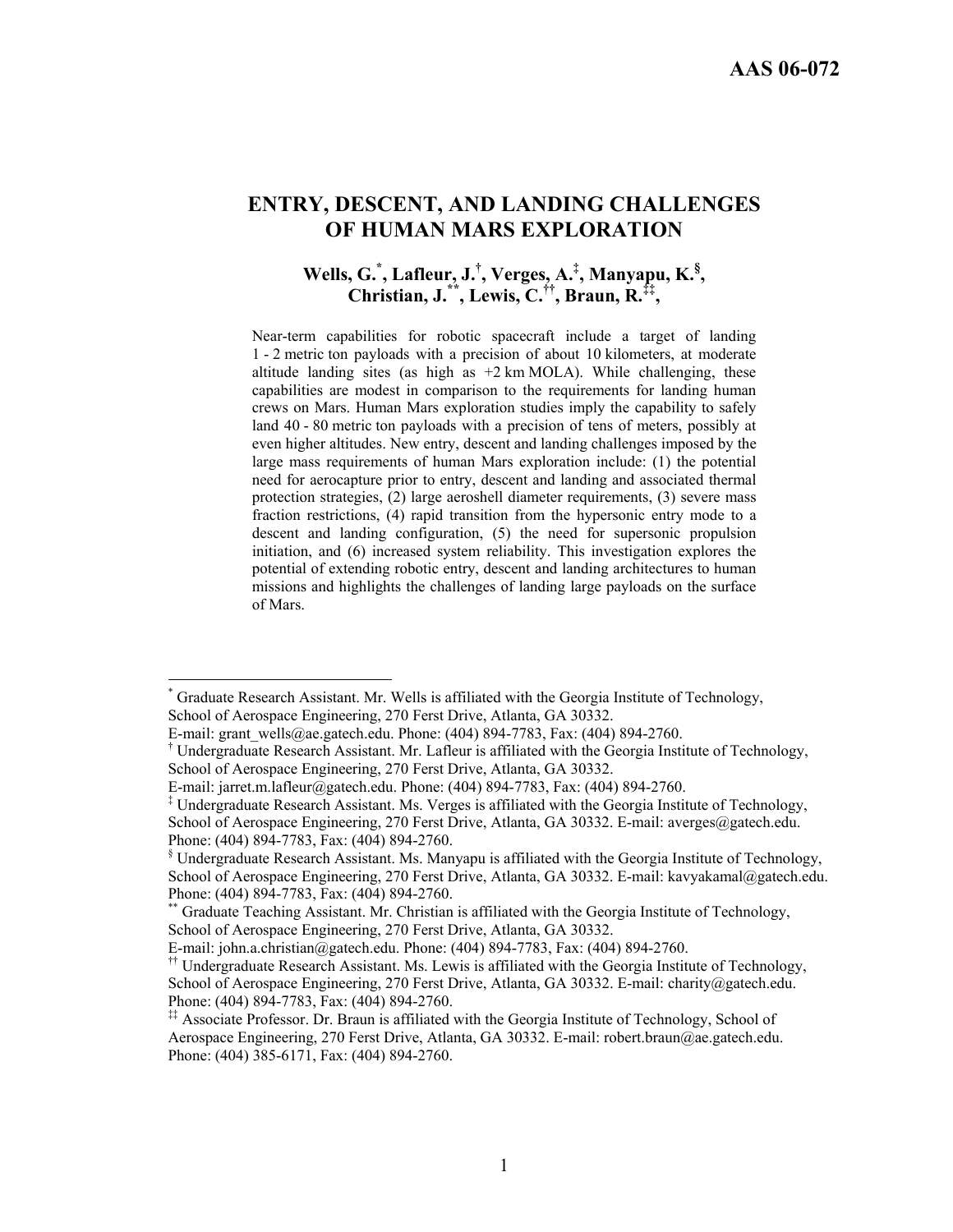# **INTRODUCTION**

The United States has successfully landed five robotic systems on the surface of Mars. These systems all had a landed mass below 0.6 metric tons (t), had landed footprints on the order of hundreds of kilometers and landing sites below -1 km MOLA elevation due the need to perform entry, descent and landing (EDL) operations in an environment with sufficient atmospheric density. Current plans for human exploration of Mars call for the landing of 40 - 80 t surface elements at scientifically interesting locations within close proximity (10's of meters) of pre-positioned robotic assets. As shown in this investigation, these constraints require the space qualification of new EDL approaches and technologies.

In this investigation, the challenges associated with the successful entry, descent and landing of large mass payloads for human exploration systems (20 t to 100 t) using an entry, descent and landing architecture extended from current robotic exploration technology is illustrated. The mission approach investigated begins with an aerocapture maneuver into Martian orbit. After achieving orbit, the spacecraft enters the Martian atmosphere to land on the surface. Two terminal descent options are considered: (1) propulsively and (2) parachute deceleration followed by a propulsive descent segment to the surface. Payload mass limits delivered to the surface of Mars are shown for spacecraft which use a single heatshield for aerocapture and entry-from-orbit (termed a dual-use heatshield) and for spacecraft which use separate heatshields for aerocapture and entryfrom-orbit (termed single-use heatshields).

#### **DISCUSSION**

#### **Atmosphere**

The atmospheric density on Mars varies significantly with time-of-year, time-ofday, dust-level (atmospheric opacity) and latitude. To account for the effects of each of these variables, a design atmospheric density profile was constructed from approximately one-thousand runs of Mars-GRAM 2005 in which month, time of day, dust level, and latitude for the years of 2030 and 2031 were randomly varied.

Cumulative distribution functions of density were constructed for each altitude from -8 km to 152 km MOLA. The density at the 30% point on each cumulative distribution function was chosen. The resulting atmosphere was chosen for this investigation and is shown in Figure 1. The resulting density profile gives a 0 km density of 0.0124 kg/m<sup>3</sup>. Approximately 70% of the atmospheric density profiles simulated had a higher 0 km density.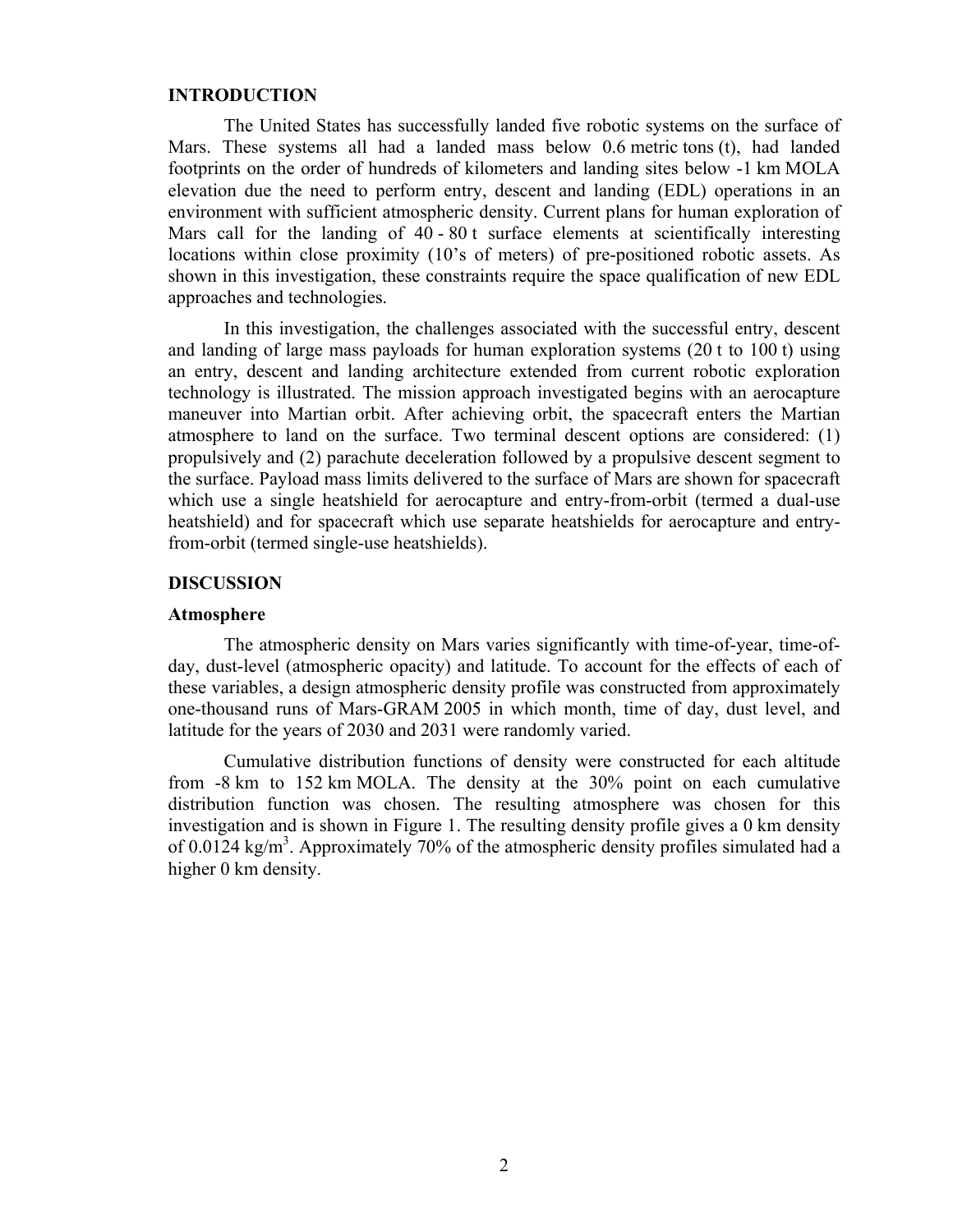

**Figure 1 Design Martian atmospheric density profile representing the 70%-pessimistic (30% cumulative distribution function) case for over 1000 runs of Mars-GRAM 2005. The shaded region shows the entire span of the Mars-GRAM runs.** 

## **Aeroshell Shape and Size**

The aeroshell used in this analysis is an Apollo capsule shape, photographically scaled to 10 m and 15 m diameter. A scaled Apollo capsule was chosen because capsules and other blunt body designs compare favorably to slender-body designs that offer more lift and higher  $L/D$  at the expense of drag (and therefore final altitude).<sup>1</sup> Entry system liftto-drag ratios of 0.3 and 0.5 were considered.

From a vehicle packaging standpoint, a large blunt body design is flexible. The 15 m diameter can accommodate high-volume components such as a surface habitat or descent stage. The capsule shape also allows a large portion of the mass to be packaged near the front of the vehicle for improved aerodynamic stability. The blunt body design does not require significant vehicle reorientation during the EDL profile for system deployments (e.g., parachute deployment, heatshield separation, propulsive initiation). In addition, in all flight regimes, acceleration is imparted to the vehicle in the same direction, thus facilitating the design of crew positions with respect to g-tolerance.

The EDL systems considered in this investigation assume development of a heavy lift launch vehicle capable of lofting a 10 - 15 m diameter payload in one piece. Ultimately, this challenge must be weighed against the difficulty of launching a humanrated aeroshell in several pieces and then assembling and certifying it in LEO, or limiting the Mars exploration architecture to much smaller diameters and entry masses (with possible surface assembly).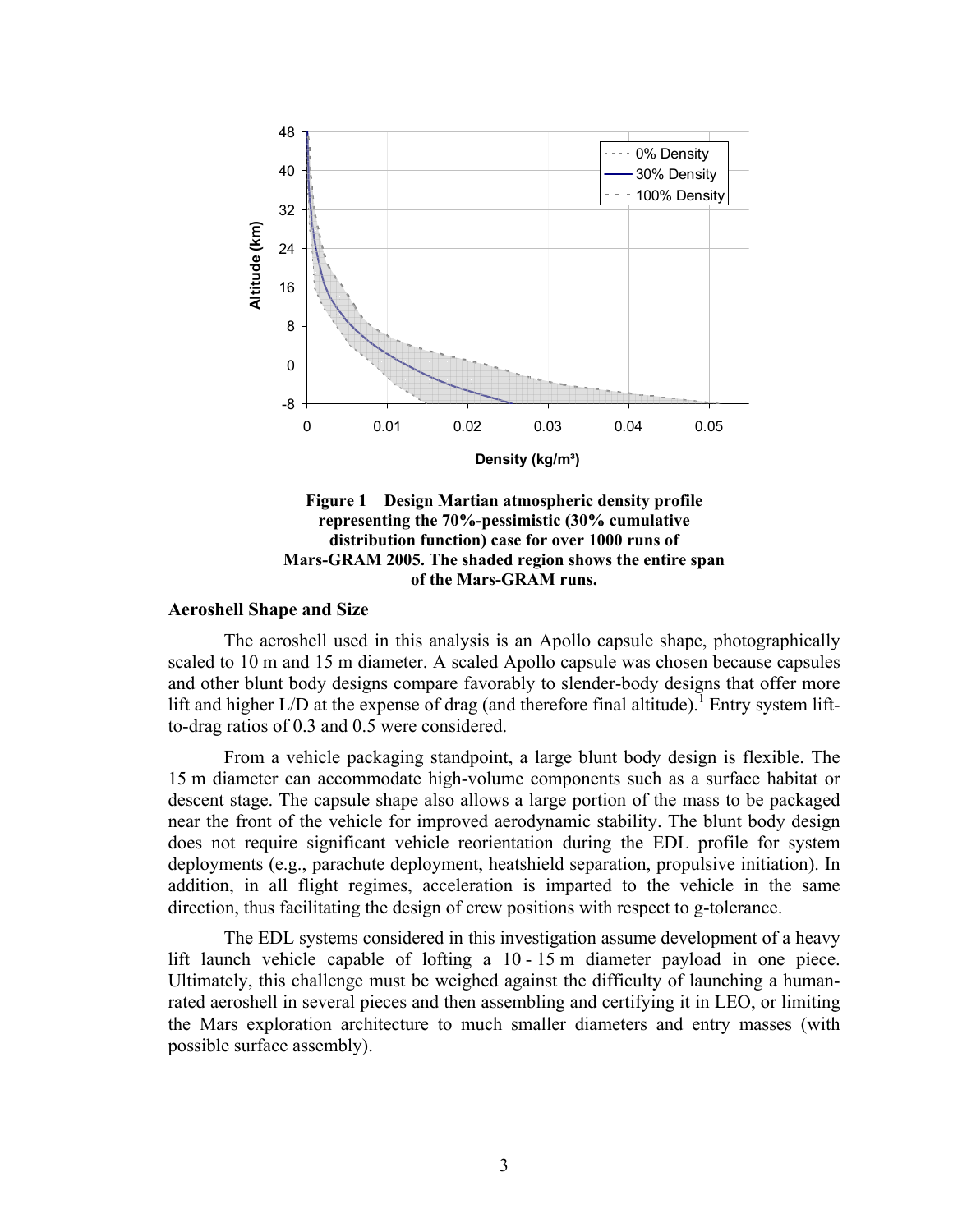#### **RESULTS**

#### **Aerocapture**

Direct entry from a heliocentric arrival trajectory can have a significant mass advantage and operations simplicity. However, direct entry does not offer the mission design flexibility to accommodate uncertainties in the Martian atmosphere such as dust storms. Orbit insertion before entry will reduce the peak deceleration on human crews, and fits well with potential orbit rendezvous requirements for Earth return. For these reasons, this investigation assumes a human exploration architecture in which orbit insertion precedes landing. Orbit insertion around a planet with an atmosphere may be done with propulsion, aerobraking, or by aerocapture.

Propulsive orbital insertion is the lowest risk approach, but is mass prohibitive, as shown in Figure 2. Arrival velocity at Mars has large impact on propellant mass fraction, and a mass fraction greater than 0.3 is required. For short duration interplanetary transfers with associated high entry velocities, a mass fraction in the range of 0.7-0.8 may be required, prohibiting this architecture selection. The choice of parking orbit has a moderate impact on the propellant mass fraction required, while the choice of fuel, liquid hydrogen (LH2) or methane (CH4), has a negligible impact on propellant mass fraction. The length of time required for aerobraking makes its use for orbit insertion around Mars unlikely for human missions. To reduce initial mass requirements, aerocapture is likely to be required for human Mars exploration and is assumed in this investigation. Since aerocapture has not been flight proven, aerocapture technology is deemed a likely candidate for validation by precursor robotic missions.



**Figure 2 Mass fraction estimates for propulsive orbital insertion at Mars.** 

Aerocapture slows a spacecraft from hyperbolic to orbital speed in a single pass through the atmosphere of a planet. A schematic of aerocapture is depicted in Figure 3 for an orbiter mission. During aerocapture, a spacecraft first enters the atmosphere of a planet from an inbound hyperbolic orbit. This pass through the atmosphere slows the spacecraft, and when the spacecraft exits the atmosphere, it has an orbital energy equal to that of the desired orbit around the planet. After decelerating in the atmosphere, the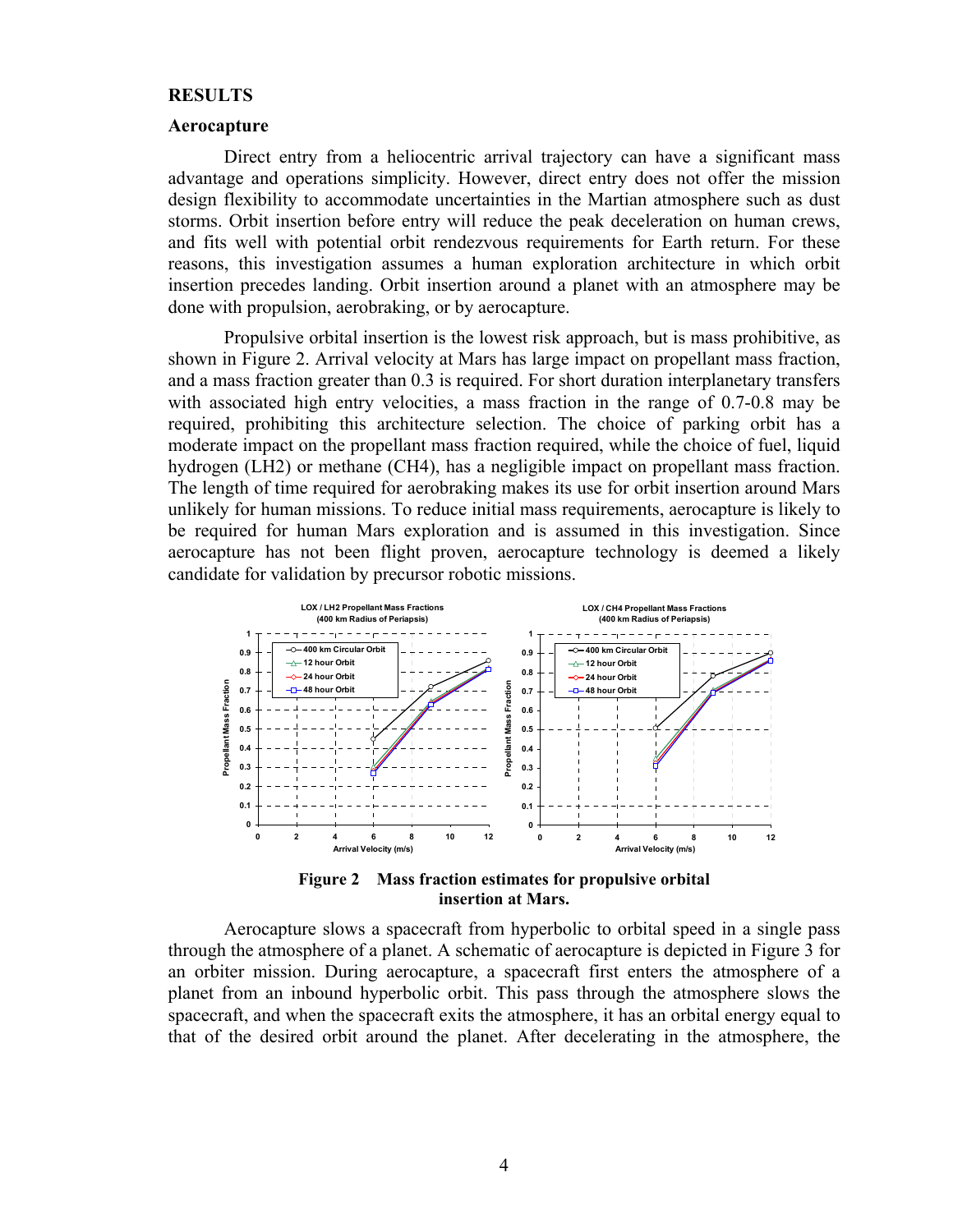heatshield may be jettisoned. When apoapsis of the desired orbit is reached, a propulsive maneuver is performed to raise the periapsis of the spacecraft's orbit. At periapsis, another propulsive maneuver may be performed to correct for error in the orbit.



**Figure 3 Aerocapture into orbit around Mars.** 

Aerocapture trajectories are generally constrained by the following limits, depicted in Figure 4.

- 1. The trajectory with the most shallow flight path angle that meets the exit energy constraint (lift-down). This trajectory has the lowest peak heating rate and lowest peak deceleration, but the highest integrated heat load.
- 2. The trajectory with the steepest flight path angle that meets the exit energy constraint (lift-up). This trajectory has the highest peak heating rate and the highest peak deceleration, but the lowest integrated heat load.
- 3. The flight path angle that achieves the specified peak deceleration limit with a liftup entry  $(5 \text{ g})$ . The vehicle flies lift-up until peak deceleration, and after the limit is reached, uses bank angle control to achieve the desired exit energy. The 5 g limit was assumed to be the maximum tolerable deceleration for short periods by a crew of de-conditioned astronauts.

A study of aerocapture trajectories was performed to determine bounding entry velocities that would allow for at least a 1° aerocapture entry corridor width into a 400 km circular orbit around Mars. This was done to accommodate a conservative, assumed navigation requirement of  $\pm 0.5^{\circ}$  on flight path angle at arrival. As shown in Figure 4, for a vehicle  $L/D = 0.3$ , this corridor width limit yields an entry velocity constraint between 6 and 8.8 km/s. This entry velocity range corresponds to a wide range of interplanetary trajectory options.<sup>2</sup> Therefore, with current navigation assumptions, an L/D of 0.3 is sufficient for Mars aerocapture.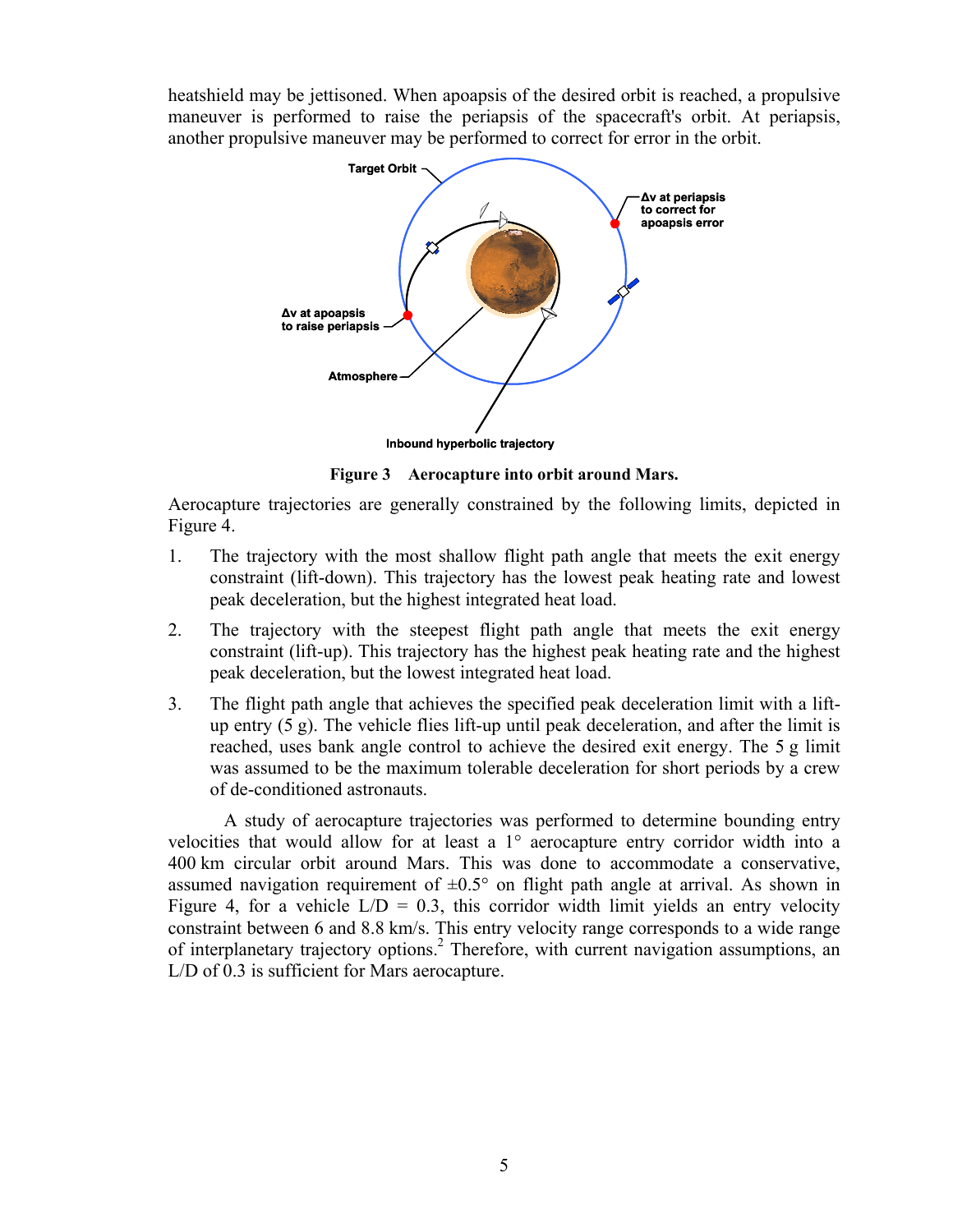

**Figure 4 An aerocapture corridor showing each boundary and the physical corridor (shaded) for L/D = 0.3.** 

#### **Entry from Orbit**

After aerocapture, a vehicle delivering humans or cargo to the surface must perform entry, descent and landing. For the purposes of this study, an entry velocity of 4 km/s was assumed in order to determine the entry corridor based on: (a) the lift-down trajectory with the most shallow flight path angle that allows for entry without skipping out (the overshoot trajectory) and (b) the lift-up trajectory with the steepest flight path angle having a peak deceleration of 5 g (the undershoot trajectory). The 5 Earth-g limit again being considered the maximum deceleration that de-conditioned astronauts can tolerate for short durations. The range of trajectories between the lift-down and lift-up flight paths is the entry corridor. Figure 5 shows the final altitudes of the trajectories as a function of mass with varying end conditions of Mach 2, 3 and 4 for both the lift-up and lift-down trajectories. These curves provide insight as to how much altitude is available to provide descent deceleration via parachutes or propulsion or some combination.

The heatshield sizing study results in the two sets of data shown in Figure 5: (a) a dual-use heatshield set, from which there is essentially no mass change before the entry from orbit and (b) a single-use heatshield set, from which a significant mass change occurs due jettisoning the outer aerocapture heatshield before entry from orbit. Data are shown for an L/D of 0.3 and 0.5, a 10- and 15-m aeroshell diameter, and masses ranging from 20 to 100 t.

From Figure 5, it is apparent that the aeroshell diameter (ballistic coefficient) has a large effect in slowing the vehicle resulting in higher altitudes for a given Mach number. These figures also highlight the difficulty of slowing a human-scale vehicle with high ballistic coefficient (high entry mass and/or small diameter) before impact due to the low-density Mars atmosphere. The heavy dependence on ballistic coefficient tends to favor larger aeroshells. Since some cases do not reach Mach 2 before 0 km altitude, parachutes or more novel aerodynamic decelerators deployed at Mach 3 may be required for human-scale entry systems (depending on the altitude of the desired landing site). Much of the Martian surface between latitudes 60°S and 60°N has an elevation in the shaded regions of Figure 5.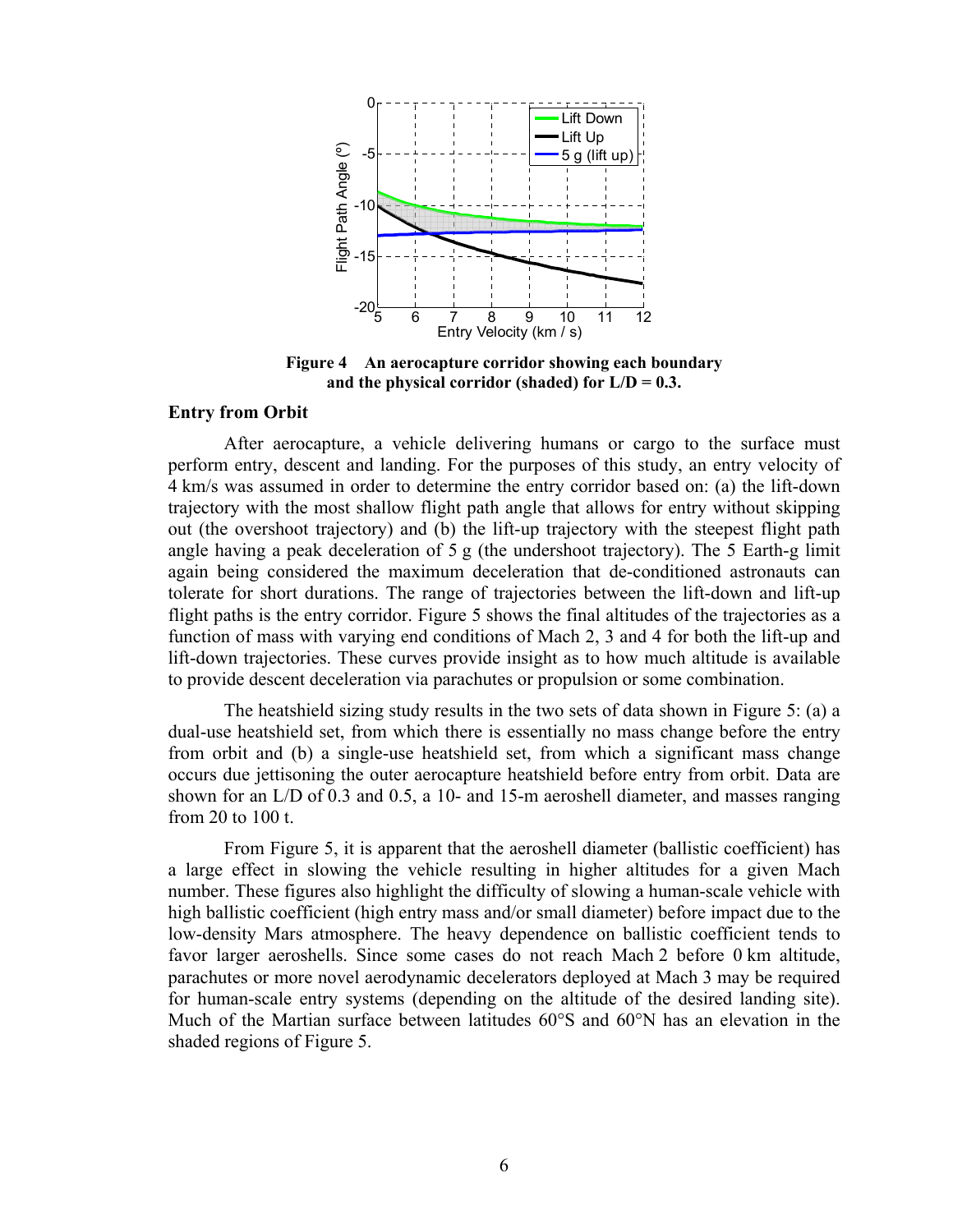

**Figure 5 Mach 2, 3 and 4 transition altitudes as a function of entry mass for 10 m and 15 m aeroshells with L/Ds of 0.3 and 0.5 considering both single-use and dual-use heatshields.** 

Note that the Mach number transition altitudes shown in Figure 5 are given for the entire corridor available to the vehicle and do not account for any navigational constraints.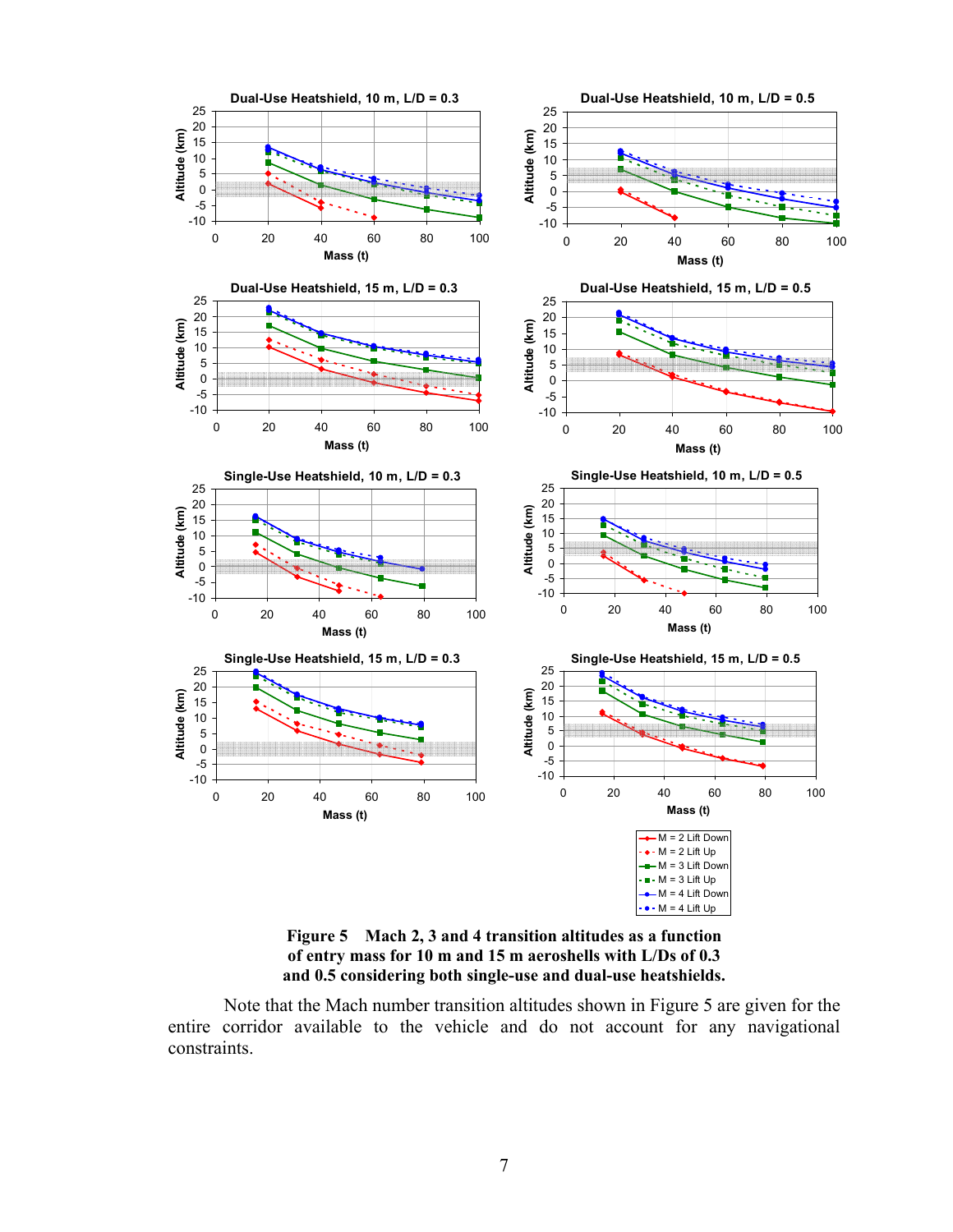#### **Propulsive Descent**

A gravity turn is a propulsive descent maneuver in which a spacecraft's thrust vector is maintained in an orientation opposite its velocity vector. This gravity turn control law was originally developed for the Lunar Surveyor landings. Typically, the termination of a gravity turn will be when nadir angle, relative velocity, and height above ground level are all zero. In this study, two-dimensional gravity turn trajectories were assumed to occur over a flat Mars. The free body diagram shown in Figure 6 and associated equations of motion given in Eq. (1) were used. Here, *mg* is the gravitational force on the vehicle, *T* is thrust provided by the vehicle's propulsion system, *D* is aerodynamic drag, *L* is aerodynamic lift, *v* is the vehicle's velocity, and  $\psi$  is the nadir angle.



**Figure 6 Free body diagram showing the conventions and notation used for gravity turns.** 

$$
\sum F_y = ma_y = T\cos\psi - mg + D\cos\psi + L\sin\psi
$$
  

$$
\sum F_x = ma_x = -T\sin\psi - D\sin\psi + L\cos\psi
$$
 (1)

Eq. (1) above can be manipulated to yield the two nonlinear differential equations shown in Eq. (2). In these equations,  $a<sub>L</sub>$  is instantaneous acceleration due to lift (i.e. lift force divided by vehicle mass),  $a_T$  is instantaneous acceleration due to thrust, and  $a_D$  is instantaneous acceleration due to drag.

$$
\dot{\psi} = \frac{a_L - g \sin \psi}{v}
$$
  
\n
$$
\dot{v} = g \cos \psi - a_T - a_D
$$
\n(2)

In this investigation, Eqs. (1) and (2) were integrated to yield trajectory data over time and to ultimately generate thrust and ∆V requirements using a Matlab code. Three assumptions were made in the calculation of the propulsive descent trajectory: lift is zero, thrust is constant, drag varies with Mach number according to a profile scaled to the vehicle's supersonic drag coefficient.

It was also desired that a contingency hover and crossrange capability of 500 m be built into the powered descent profile for obstacle avoidance. This maneuver consists of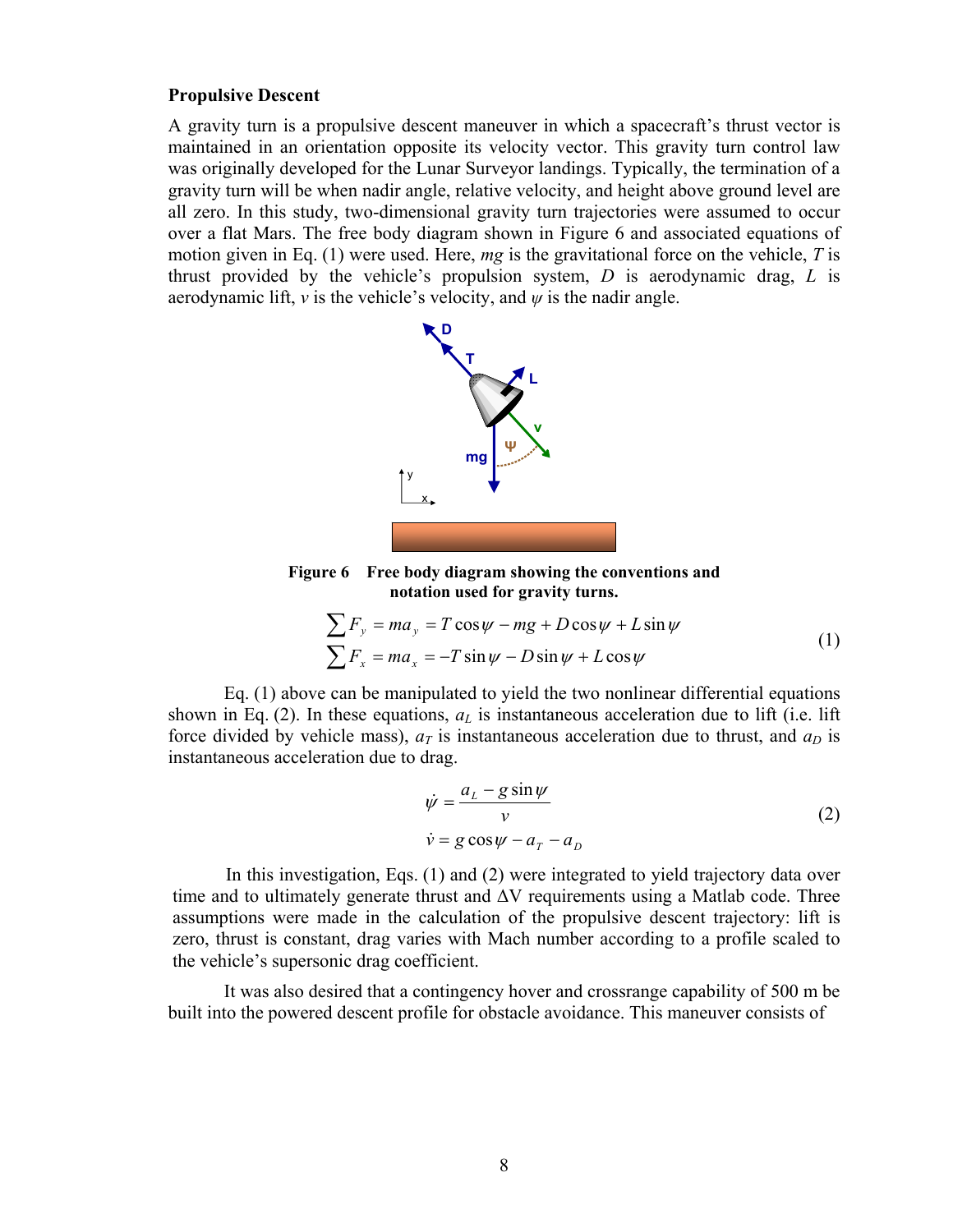



**Figure 7 Schematic of the crossrange maneuver during propulsive descent.** 

Propulsive descent was analyzed with and without Mach 3 deployment of a 30 m parachute. For the parachute cases, this system was jettisoned after its deceleration no longer exceeded that provided by the propulsion system.



**Figure 8 Propulsive descent ∆v requirements with and without a parachute for L/Ds of 0.3 and 0.5.**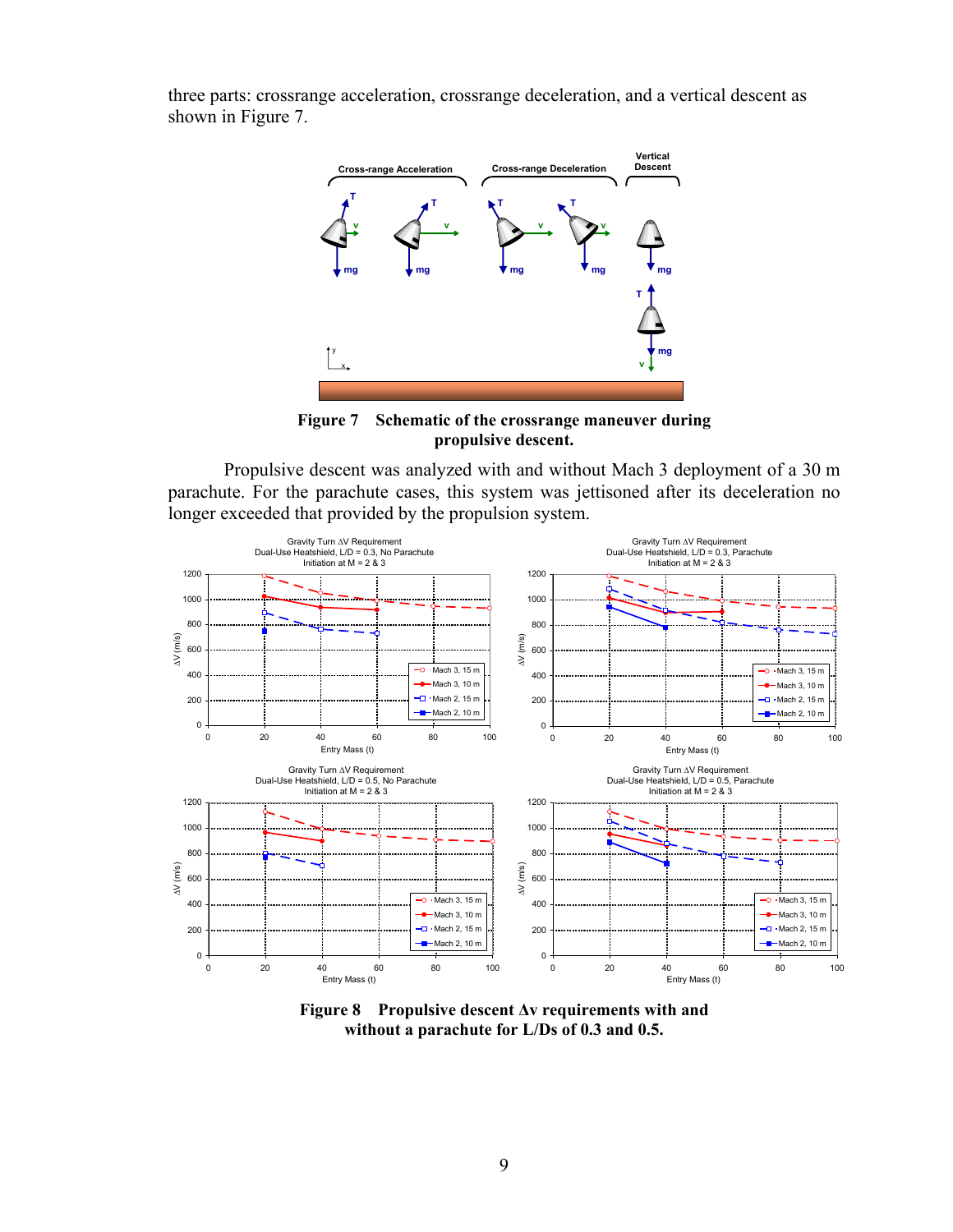Figure 8 shows that ∆V requirement for a Mach 3 burn initiation does not change significantly with use of a parachute. This occurs because the parachute (deployed at Mach 3) is jettisoned after only a few seconds when the burn begins at Mach 3. When the gravity turn is initiated at Mach 2 for this same Mach 3 parachute deployment, the addition of the parachute raises overall ∆V requirements due to higher gravity losses (because of the longer time spent at large flight path angles). However, it also substantially increases the range of masses which can be landed. This indicates that technology development of a Mach 3 deployable parachute could have substantial benefits for human missions to Mars.



**Figure 9 Propulsive descent thrust requirements with and without a parachute for L/Ds of 0.3 and 0.5.** 

Figure 9 shows that the thrust requirement also does not vary significantly between parachute and no-parachute cases with a burn initiation Mach number of 3. Again, however, when the gravity turn is initiated at Mach 2, the parachute substantially impacts the results. The thrust requirement is significantly lowered and the range of masses that can land is substantially increased.

## **Weights and Sizing**

As discussed above, previous human Mars exploration studies provide estimates of vehicle mass at aerocapture ranging from 20 t to 100 t. The weights and sizing analysis performed below is aimed at determining what fraction of this total mass is required by the EDL system to safely land on the Martian surface and how much mass remains for payload.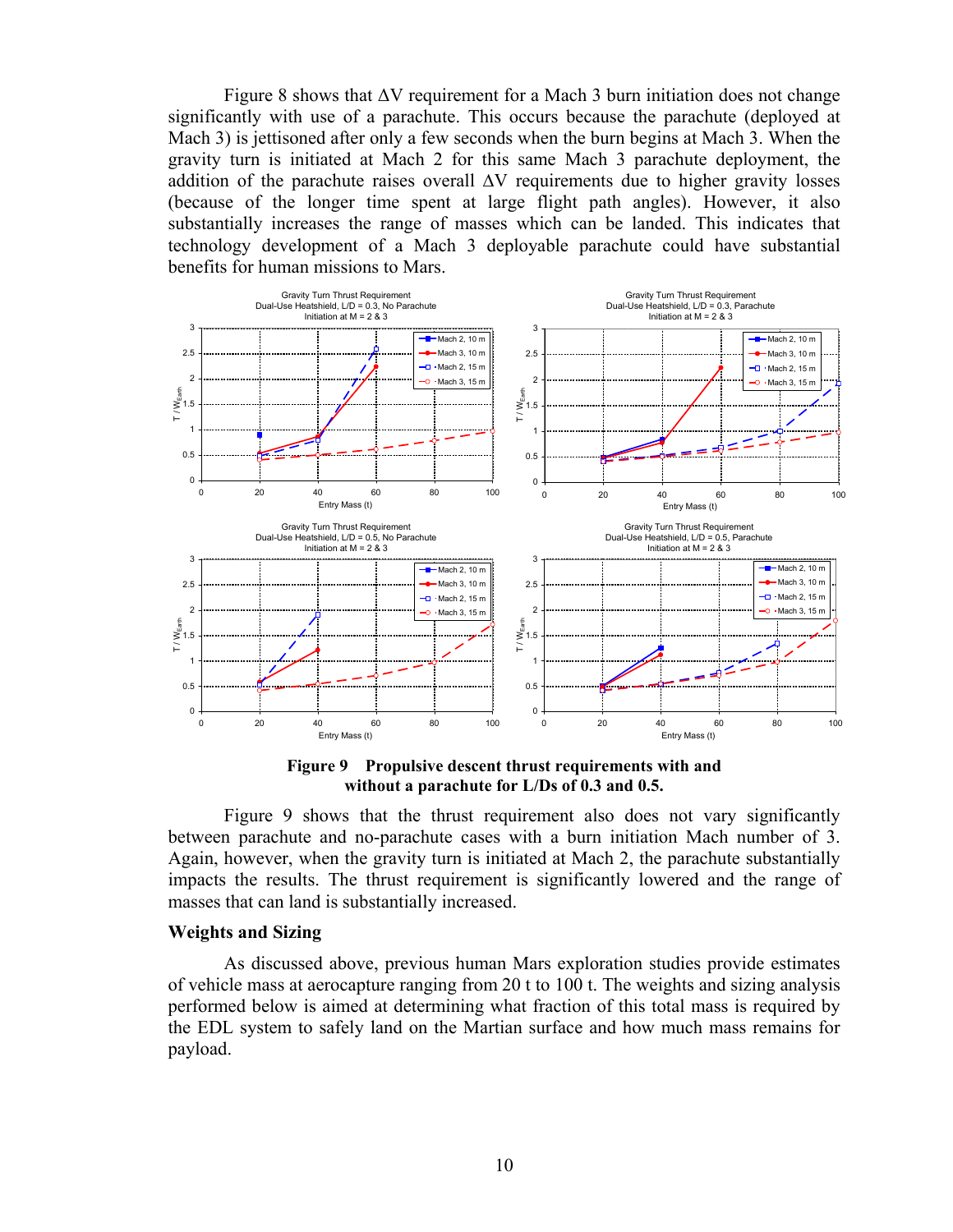The mass of the entire EDL system was computed by combining the estimated masses of each of the major EDL subsystems. First-order sizing algorithms were used to estimate the mass of the heatshield, $<sup>7</sup>$  main propulsion system, and reaction control system</sup> (RCS). Backshell and parachute masses were estimated as percentages of the vehicle mass at entry. Additionally, an EDL mass margin of 30% was included in all calculations. Details of the techniques used to size each of these subsystems are provided in the subsequent sections.

*Parachute*. The mass of the parachute system was estimated as a percentage of the total entry mass. Research indicated that parachute mass fractions vary widely, ranging anywhere from about 1% to as high as 8%. Parachute mass was traded within this range to determine what percentages generate a system that matches or exceeds the performance of the propulsive-only options (i.e. cases that do not use parachutes to decelerate). Details of this trade may be found below in the *Overview of Sizing Results* section (see Figure 11).

*Backshell*. As with the parachute system, the backshell mass was calculated using a historical mass percentage. This device was estimated as 15% of the entry mass. Note that it is common in human mission designs for the aeroshell to be integral with vehicle's primary structure. Study has shown that such a configuration results in a net increase in the payload delivered to the Martian surface.<sup>8</sup> Therefore, the backshell used for Mars entry is not discarded in this study.

*Heatshield*. Heatshield sizing was split into two distinct segments: the first involves calculating the amount of ablative TPS material required for protection during Mars aerocapture and entry, while the second estimates the mass of the underlying structure. The TPS mass was estimated by calculating the required thickness at the stagnation point of the heatshield (this thickness was computed using 1-D finite difference heat transfer calculations)<sup>7</sup> For this analysis, the ablative material PICA (phenolic impregnated carbon ablators, recently used on the Stardust mission<sup>9</sup>) was assumed for the TPS material. It was also assumed that the heat rate observed by the heatshield decreased as a cosine function with distance from the stagnation point. Recognizing that PICA has a density of  $227 \text{ kg/m}^3$ , the TPS mass can be calculated. Note that in the dual-use heatshield scenario, where the same heatshield is used for Mars aerocapture and entry, the total required thickness at the stagnation point was estimated as the sum of the required thickness for each individual stage. The underlying heatshield structure was estimated as 10% of the total entry mass.

*Propulsion*. The primary propulsion system consists of a liquid bipropellant engine using methane  $(CH_4$ , density of  $422.6 \text{ kg/m}^3$ ) and liquid oxygen  $(LOX,$  density of  $1140.1 \text{ kg/m}^3$ .<sup>10</sup> This propellant choice was made to remain consistent with most previous human Mars exploration studies $8,11,12$  as well as NASA's Exploration Systems Architecture Study (ESAS).<sup>13</sup> Use of a LOX/CH4 propulsion system for descent is also desirable to maximize commonality with the ascent stage and other chemical propulsion devices (which are slated to use in-situ resource utilization and produce methane from  $CO<sub>2</sub>$  in the Martian atmosphere). Furthermore, a LOX/CH4 system can obtain a specific impulse on the order of 350 seconds at a mixture ratio of  $3.5^{14,15}$  For the purposes of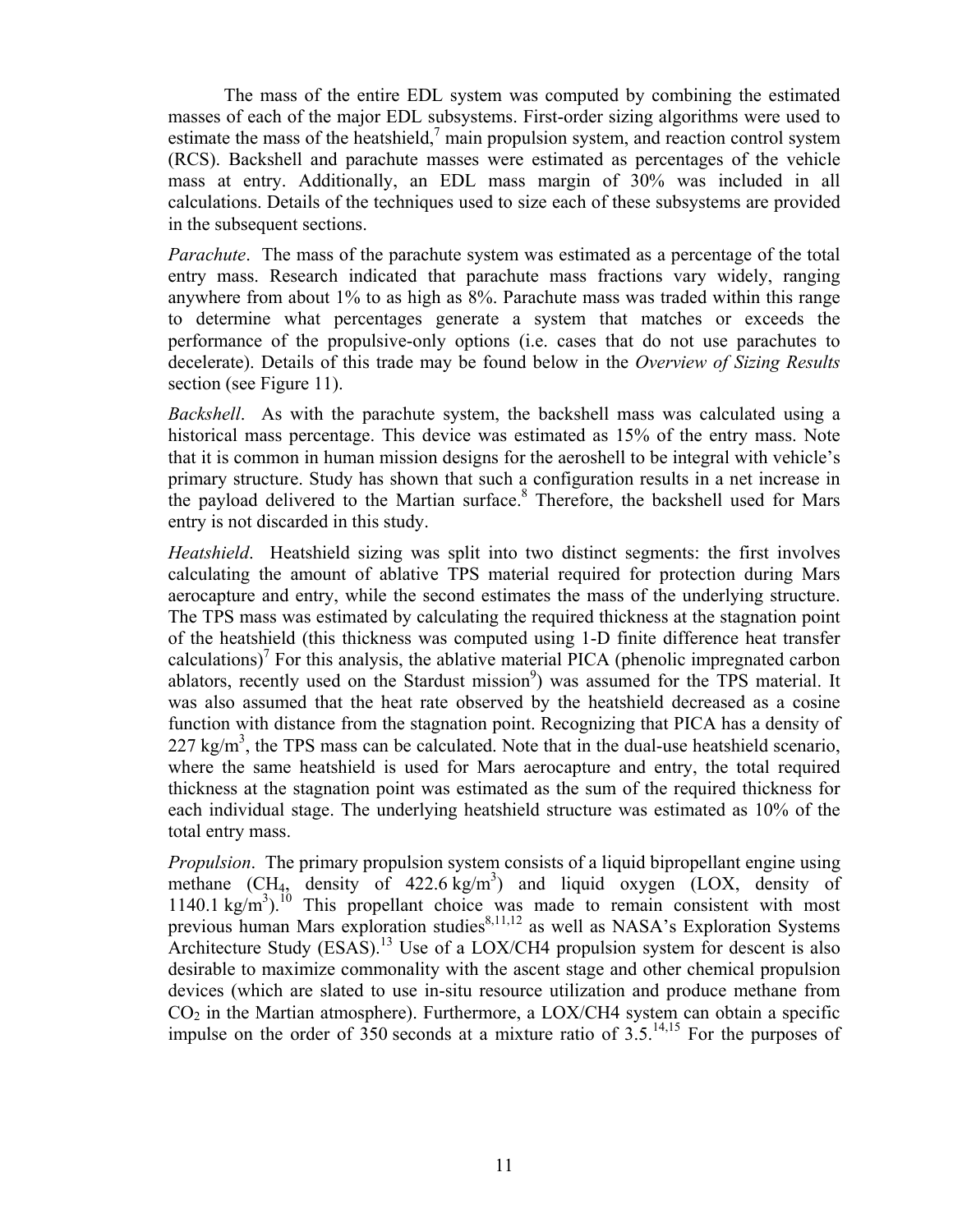propellant tank sizing, it was assumed that the operating pressure was approximately 1.38 MPa (burst pressure  $\sim$ 2.76 MPa) with a tank factor<sup>10</sup> of 6,250 m (corresponding to a titanium tank). The total mass of propellant was calculated by integrating the equations of motion during powered descent.

*Reaction Control System*. The vehicle's RCS configuration was largely based on the Apollo command module design as well as the current CEV design proposed in the ESAS final report.<sup>13</sup> The RCS is equipped with 12 thrusters similar to ones used on Apollo. Each thruster weighs 3.8 kg and uses the reliable propellant combination of monomethyl hydrazine (MMH, density of 878 kg/m<sup>3</sup>)<sup>10</sup> and nitrogen tetroxide (N<sub>2</sub>O<sub>4</sub>, density of  $1440 \text{ kg/m}^3$ ).<sup>10</sup> The thrusters operate at a mixture ratio of 2.16, yielding a specific impulse of approximately 289 seconds. The propellant tanks were sized in a fashion similar to that of the main propulsion system.

*Overview of Sizing Results.* Analysis of the mass sizing results begins by comparing scenarios that propulsively decelerate from Mach 3 without the use of parachutes. Parachutes are not included in this initial assessment due to the large uncertainty in their mass. By looking at propulsive options only, this initial comparison may be used to identify the most promising heatshield strategy (dual-use vs. single-use) and lift-to-drag ratio. The results of this analysis, summarized in Figure 10, show the percentage of total mass consumed by the EDL system as a function of mass at entry.



**Figure 10 Percentage of total mass at entry consumed by EDL related systems. Percentages are representative of cases where the Mars aerocapture velocity is 6 km/s.**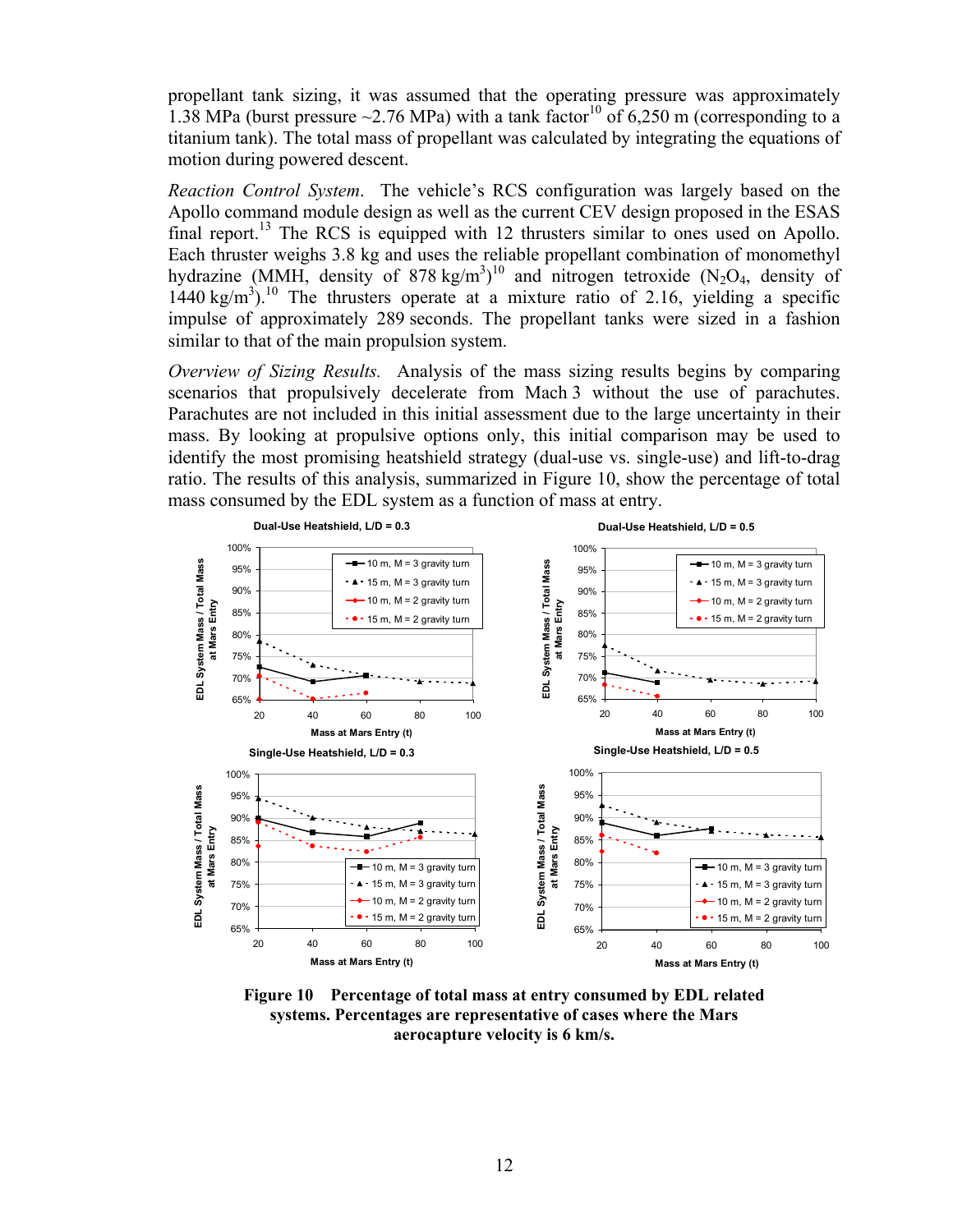These trends are depicted for both single-use and dual-use heatshields under various lift-to-drag ratios. Furthermore, each curve in this figure is truncated when the vehicle impacts the ground before engine ignition of it can no longer land without exceeding the maximum allowable g-limit. The cases illustrated in Figure 10 correspond to those with an initial velocity at Mars aerocapture of 6 km/s (note that similar trends and magnitudes were observed for cases with a velocity of 8.8 km/s).

The lightest EDL system employs a dual-use heatshield, has a L/D of 0.3, and initiates the gravity turn at Mach 2. However, this EDL architecture is limited to entry masses below 60 t (see Figure 9). For this case, an EDL mass fraction on the order of 0.5 is required, limiting the human exploration payload to a maximum of 30 t. Given the expected scope of human Mars missions, this payload mass allocation may be deemed unacceptable. For larger entry masses, the gravity turn must be initiated at Mach 3.





Using this scenario as a point of departure, the potential advantages of a parachute system were assessed (see Figure 11). Note that the mass fractions shown in this figure correspond to descent trajectories where the parachute diameter is not permitted to exceed 30 m. Examination of these results shows that the parachute-augmented system is superior as long as the parachute mass does not exceed 2% - 4% of the Mars entry mass and is deployed at Mach 3.

A mass-based comparison was performed between the best propulsive-only option and the corresponding parachute case. If the parachute system is assumed to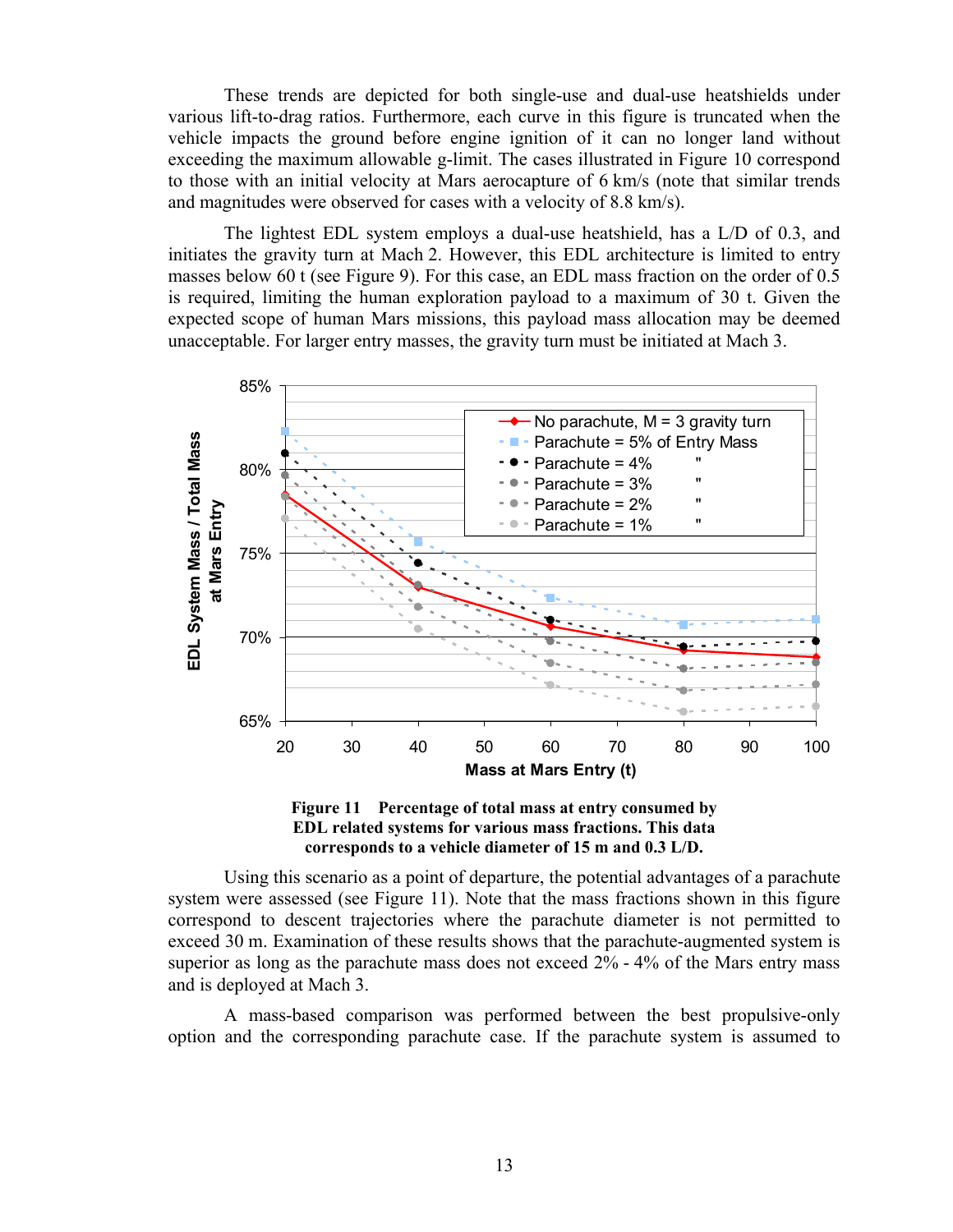account for 3% of the entry mass, Figure 11 indicates that the parachute option should outperform the propulsive-only option for systems in excess of 40 t. Assuming an entry mass of 60 t, a comparison of the mass breakdowns for both scenarios is illustrated in Figure 12. In this example, the system equipped with a parachute is capable delivering a payload mass fraction of 0.33 to the surface, while the propulsive-only option can only deliver a payload mass fraction of 0.29.

Given the fidelity of this mass sizing analysis, these two payload mass fractions are deemed essentially the same and the likelihood of a parachute system to provide terminal descent deceleration for a human exploration mission is considered low.



**Figure 12 Mass breakdowns for 15 m diameter, 60 t, dualuse heatshield vehicle with and without a parachute, 0.3 L/D.** 

## **CONCLUSION**

This investigation presented a potential entry, descent and landing sequence for Mars human exploration architecture derived from an extension to current robotic approaches. An aerocapture corridor width analysis suggests that a L/D of 0.3 is sufficient for Mars aerocapture across a large velocity range (6 - 8.8 km/s). Analysis of the entry phase shows that large mass systems (greater than  $\sim 50$  t - 60 t) cannot reach Mach 2 except at potential landing sites in the northern hemisphere of Mars. This suggests that large mass payloads may have to be broken down into smaller pieces and brought together on the surface if more scientifically interesting sites at higher elevations are to be explored.

Analysis of propulsive descent shows thrust and ∆V requirements which are reasonably achieved but whose mass requirements significantly limit the amount of landed mass for a given vehicle entry mass. From a propulsion standpoint, it is desirable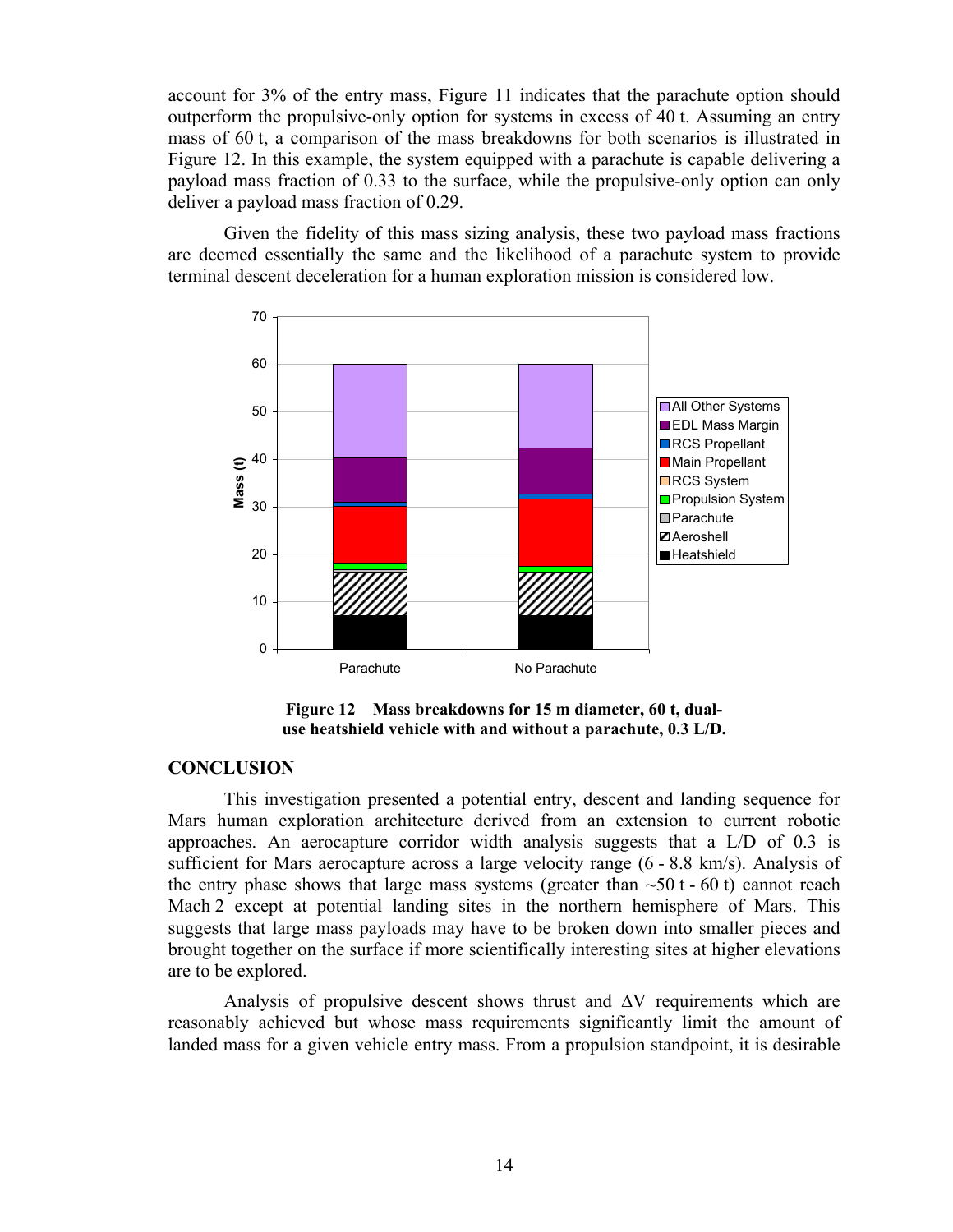to initiate the terminal descent burn at a low Mach number which does not lie on the divergent portion of the thrust curves shown earlier. Such a choice for burn initiation Mach number can minimize the sum of required propellant mass and engine mass. Parachutes can partially ease propulsion requirements by permitting large mass vehicles to aerodynamically decelerate to lower velocities before burn initiation, leading to significant decreases in the thrust requirement. Even with parachutes, ∆V requirements remain on the order of 700 m/s in the best of the cases examined, implying that on the order of at least 20% of a vehicle's entry mass must be propellant.

Because of expected landed mass requirements, it is concluded that Mars human exploration aerocapture and EDL systems will have little in common with current and next-decade robotic systems. As such, significant technology and engineering investment will be required to achieve the EDL capabilities required for a human mission to Mars. Technology advances that require further analysis include aerocapture, ISRU, high Mach aerodynamic deceleration concepts other than parachutes, supersonic propulsive descent capabilities, and thermal protection and structural concepts for large diameter aeroshell systems.

## **REFERENCES**

- 1. Z.R. Putnam, et al. "Entry System Options for Human Return from the Moon and Mars," AIAA 2005-5915, *AIAA Atmospheric Flight Mechanics Conference*, San Francisco, CA, August 2005.
- 2. W.K. Hofstetter, P.D. Wooster, W.D. Nadir, E.F. Crawley, "Affordable Human Moon and Mars Exploration through Hardware Commonality," AIAA Paper 2005-6757, *Space 2005*, Long Beach, California, 30 Aug - 1 Sep 2005.
- 3. K.T. Edquist, "Afterbody Heating Predictions for a Mars Science Laboratory Entry Vehicle," AIAA Paper 2005-4817; *38th AIAA Thermophysics Conference*, Toronto, Ontario, Canada, 6-9 Jun. 2005 .
- 4. A.A. Wolf, C. Graves, R. Powell, W. Johnson, "Systems for Pinpoint Landing at Mars", *Advances in the Astronautical Sciences*, Volume 119, 2677-2696 , 20050101; 2005.
- 5. B.K. Muirhead, F. Naderi, M. Sander, J. Simmonds, M. Meyer, J. Baker, C. Whetsel, G. Udomkesmalee, A. Green, "Mars Science Laboratory - Mission Concept Review", Jet Propulsion Laboratory, National Aeronautics and Space Administration, Pasadena, CA October 28, 2003.
- 6. T.C. Duxbury, R.L. Kirk, B.A Archinal, G.A. Neumann, "Mars Geodesy/Cartography Working Group Recommendations on Mars Cartographic Constants and Coordinate Systems," *Symposium on Geospatial Theory, Processing and Applications*, Ottawa, 2002.
- 7. J.A. Dec, R.D. Braun, "An Approximate Ablative Thermal Protection System Sizing Tool for Entry System Design," *AIAA Aerospace Sciences Conference*, Reno, NV, January 2006.
- 8. B.G. Drake, "Reference Mission Version 3.0, Addendum to the Human Exploration of Mars: The Reference Mission of the NASA Mars Exploration Study Team," NASA Johnson Space Center, EX13-98-036, June 1998.